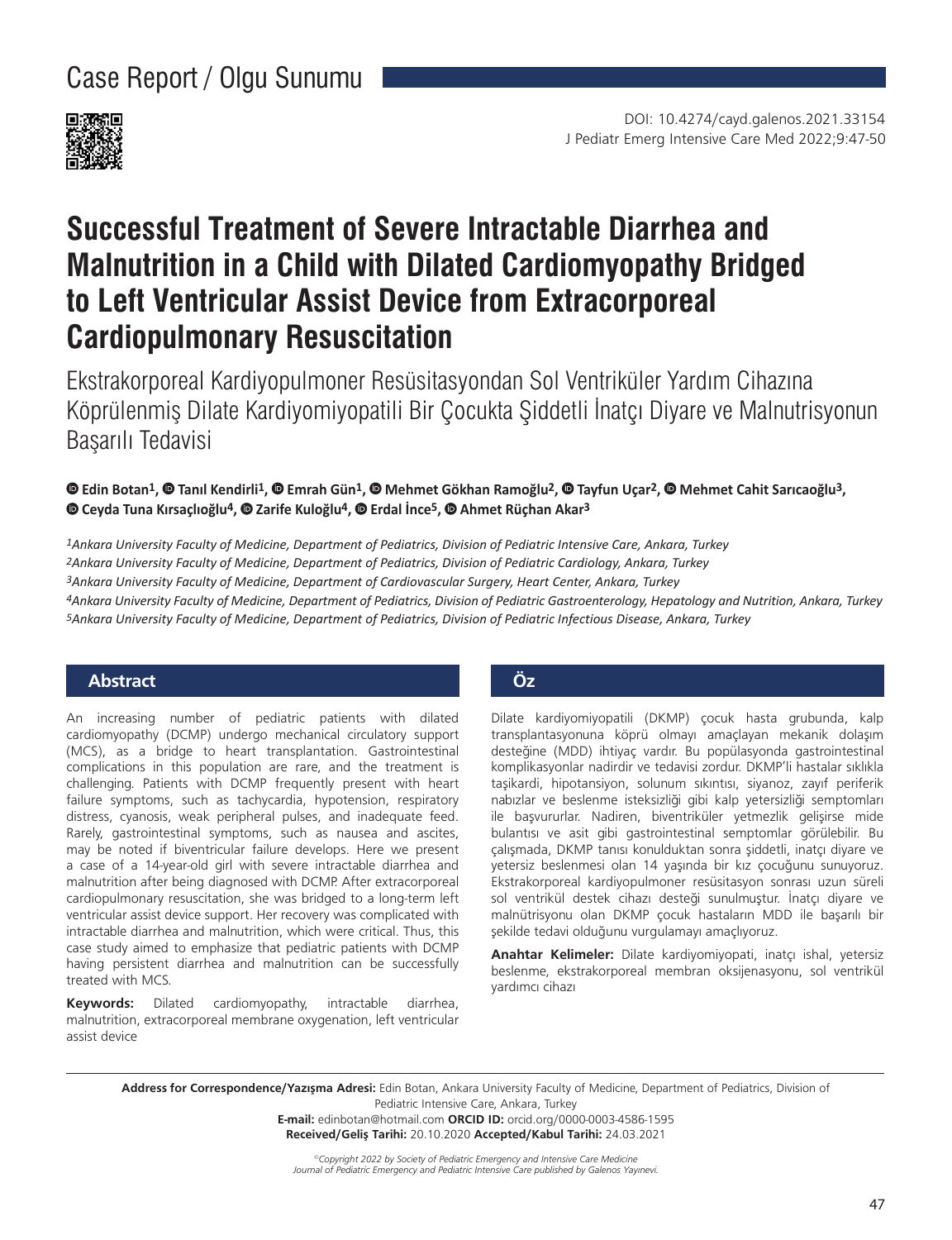# **Introduction**

Cardiomyopathy is characterized by cardiac muscle dysfunction and is divided into the following subgroups, dilated, restrictive, hypertrophic, arrhythmogenic right ventricular dysplasia, and those that cannot be classified. Dilated cardiomyopathy (DCMP) is a myocardial disease that is often manifested by congestive heart failure (HF) and is associated with the dilated left ventricle and systolic dysfunction.<sup>1</sup> It is the most common type of cardiomyopathy in children. The most common cause of DCMP is idiopathic, whereas the second most common cause is myocarditis.<sup>2</sup> Sufficient cardiac output is not achieved in patients, thus congestive HF signs appear. Clinically, 70-80% of cases have tachycardia, cyanosis, weak peripheral pulses, prolonged capillary filling, hepatomegaly, and rales in the lungs.<sup>3</sup> Gastrointestinal symptoms of severe HF include nausea, inadequate feeding, ascites, and rarely, diarrhea. Out of diarrhea are well determined. Diarrhea is caused by congestion due to HF, especially right-sided, thereby leading to intestinal edema and ischemia, mucosal contraction destruction, and absorption capacity loss.<sup>4</sup> The primary treatment is HF-oriented, such as fluid restriction, diuretic therapy, decreasing afterload, increasing myocardial contractions, and abnormal rhythm control. If these treatments are insufficient, further options should be considered, such as short-term extracorporeal membrane oxygenation (ECMO), long-term ventricular assist devices (VAD), and heart transplantation as a permanent solution.<sup>5</sup> This is the first case that describes a patient with intractable diarrhea due to DCMP who was successfully treated with ECMO and then left VAD (LVAD) as a bridge to heart transplant. This was an outstanding experience for us.

# **Case Report**

A 14-year-old girl was admitted to another hospital with 12- 14 times/day bloody diarrhea and severe weight loss (~10 kg) for 3 months. Her abdominal ultrasonography (USG) revealed ascites and portal vein thrombosis. Left ventricular ejection fraction (EF) was 25% with evident dilation. Additionally, two thrombi were detected within the left ventricle on transthoracic echocardiography. At follow-up, the patient's HF findings progressed, and she needed increasing doses of inotropes and intubation. Then, she was transferred to our pediatric intensive care unit (PICU) for heart transplantation.

On admission, she was conscious but intubated and was on mechanical ventilation. The patient's heart rate was 130 beats/minute, temperature was 37.2 **°**C, and blood pressure was 70/30 mmHg. Her Z-scores for weight-, height-, and body mass index-for-age were -2.9, -0.76, and -3.26, respectively. Her medical history was unremarkable, but her sister had an idiopathic DCMP (EF of 12%), and her 15-year-old relative (2<sup>nd</sup> degree) died due to heart disease.

The routine laboratory tests were normal except for elevated aspartate aminotransferase (140 U/L; n=0-50), alanine aminotransferase (189 U/L, n=0-50), lactate dehydrogenase (523 U/L; n=110-295), and creatine kinase (629 U/L; n=0- 171). Cardiac panel were creatine kinase-MB of 7.04 ng/ mL (n=0-3.61), troponin T of 443.2 pg/mL (n=0-14), and N-terminal proB-type natriuretic peptide of 34,196 pg/mL (n=0-125).

Echocardiography revealed extremely dilated left cardiac chambers, moderate mitral regurgitation, biplane left ventricular EF of 17%, and two thrombi in the left ventricle apical area. The left ventricular internal dimension in diastole and left atrial to aortic root ratios were 65.3 mm (M-mode Z-score: +5.56) and 2.5, respectively. Aortic insufficiency was not detected. We started fluid restriction at 1.000 mL/m<sup>2</sup>/ day, milrinone (0.5 mcg/kg/min) and adrenaline (0.1 mcg/ kg/min), levosimendan (0.1 mcg/kg/min, for 24 h), and furosemide infusion (0.1 mg/kg/h). N-acetyl cysteine for liver protection and heparin for the thrombi was started, and the heparin dose was titrated to activated partial thromboplastin time ranging 60-80 sec. Controlled abdominal USG and portal vein Doppler USG were normal on the second day of hospitalization. The thrombosis gene analysis and other risk parameters were also normal.

The investigations of the intractable diarrhea were unremarkable. The stool examination was regular and occult blood in stool was negative. Infections (bacteria, viruses, and parasites) were excluded by laboratory findings. The screening for celiac disease was negative. Extensive immunological (complete blood count, C-reactive protein, immunoglobulin A, G, and M, flow cytometry, and cluster designations 4 and 8) and metabolic tests were standard. The total parenteral nutrition (PN) had to be initiated due to enteral nutrition (EN) intolerance. The stomach tube drained approximately 250-400 mL/day of bilio-digestive fluid, and the diarrhea continued.

On the third day of follow-up, cardiac arrest (CA) developed, thus cardiopulmonary resuscitation (CPR) for 1 min was performed, as well as defibrillation (2 joules/kg) due to pulseless ventricular tachycardia, and amiodarone was started. CA developed again, thus we established femoral venoarterial ECMO (VA-ECMO) at 45 min of CPR (ECPR). Adequate ECMO flow (blood flow of 2.5 L/min, pump speed of 2.500 rotation/min) was obtained at 50 min of ECPR. At follow-up, the patient's mean arterial pressure ranged between 75 and 80 mmHg, thus inotropes were gradually reduced.

On the fifth day of follow-up, physical examination of the patient revealed the absence of right upper and lower extremity movements, as well as deep tendon reflexes. No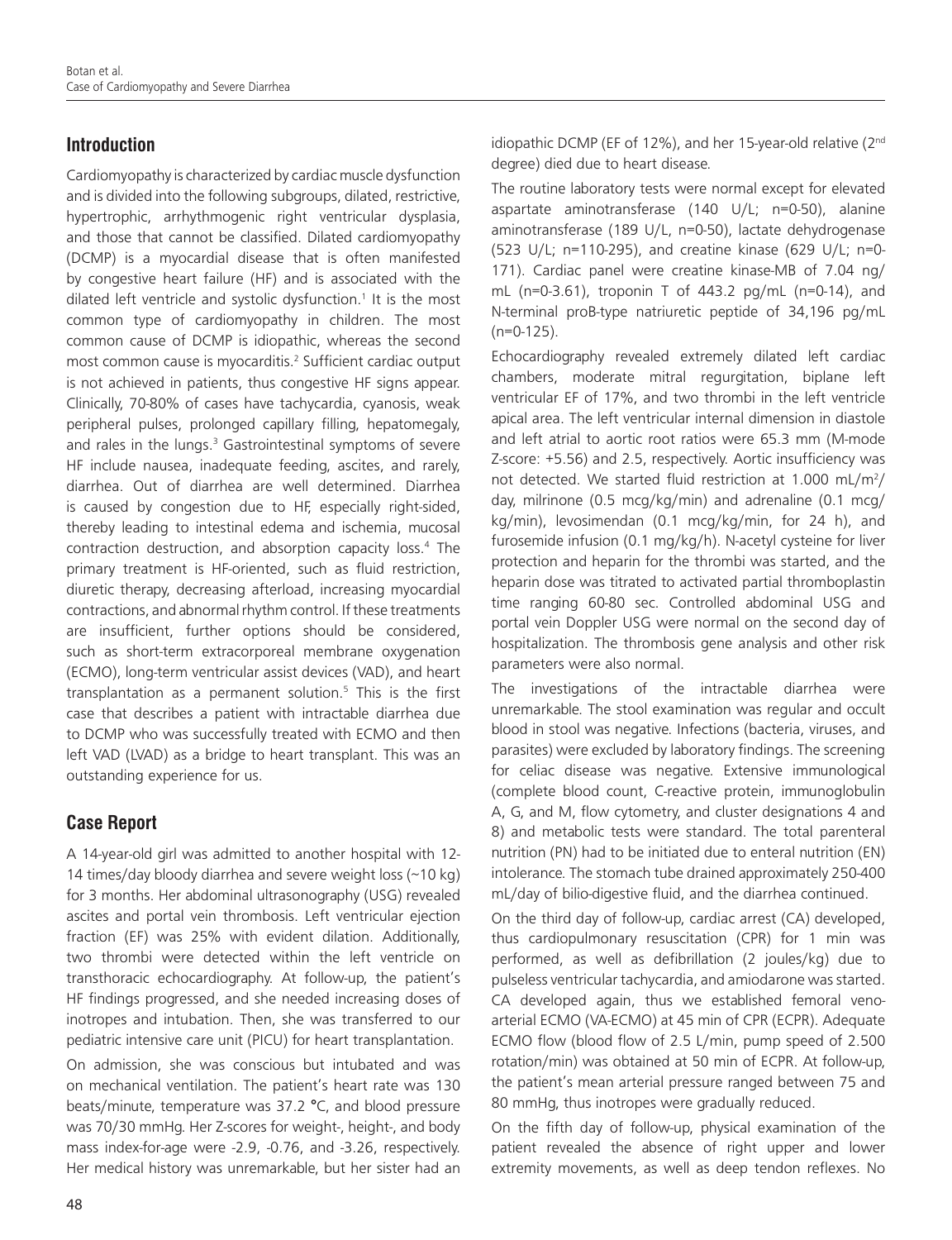anisocoria was observed in the pupils, and infarct areas were observed in the right basal ganglia, adjacent regions of the right ventricle, and brain stem in brain computed tomography. At follow-up, the patient was conscious and gained little movement and strength on the extremities on the 5<sup>th</sup> day of ECMO. We discussed and decided on LVAD implantation for heart transplantation destination. On the 14<sup>th</sup> day of ECMO, we decannulated to ECMO and then implanted LVAD in the same operation season. Afterward, the patient's rhythm disturbances settled, and antiarrhythmic drugs were reduced. The inotropes were discontinued on day 2 of LVAD. For efficient bronchial aspirations, tracheostomy was opened on day 56 of PICU admission.

However, the patient's diarrhea was persistent. Her fluid requirement was adjusted according to the volume and number of feces. The polymerase chain reaction of serum revealed 7.980 copies/mL of cytomegalovirus on day 20 of hospitalization, which was considered clinically significant. Despite appropriate treatment, her diarrhea did not show improvement.

Continuous EN was commenced 3 days after LVAD insertion. The EN was incrementally increased following clinical and gastrointestinal tolerance and titrated against PN. On day 15 of LVAD implantation, her full nutritional requirements were provided by EN, following which her diarrhea decreased and oral feeding was initiated. The patient was successfully switched to a regular diet 35 days after LVAD. She gained 12 kg within 2 months with nutritional support. The patient, whose oxygen requirement continued, was transferred to the pediatric cardiology service with a home mechanical ventilator. The tracheostomy cannula was removed 47 days after discharge from PICU. At follow-up, oxygen supplement was unnecessary and remained without complications afterward. Weight gain was achieved in the patient who was fully fed orally and no longer had any diarrhea complaints. The patient received physical therapy for 2 months and rehabilitation (FTR) support for hemiplegia of the right upper and lower extremities. In the right upper and lower limbs, the motor deficit returned at a rate of 4/5. The patient was discharged from the hospital 6 months after LVAD implantation.

### **Discussion**

We present the first case of a girl with intractable diarrhea secondary to DCMP who was successfully treated by ECMO and then LVAD. Systemic and pulmonary edema developed due to DCMP. Additionally, due to cardiac dysfunction, the blood supply to other organs was impaired. Thus, there was a loss of function in the different organs due to edema and hypoxia.

Intestinal morphology, permeability, and absorption change in HE<sup>4,6,7</sup> A decreased splanchnic microcirculation causes intestinal ischemia. Increased intestinal permeability and bacterial biological layer contribute to both chronic inflammation and malnutrition.8 Ischemia causes epithelial cell dysfunction and the loss of barrier function of the gut, allowing lipopolysaccharide or endotoxin produced by Gramnegative gut bacteria to enter the circulatory system.<sup>8,9</sup> These effects trigger systemic inflammation and cytokine formation, leading to cardiomyocyte function and energy abnormalities. According to Mini Nutrition Assessment, this pathophysiology is prevalent in 75% of patients with HF and they have a risk of malnutrition due to malnutrition.<sup>9</sup> Our patient had chronic and severe diarrhea associated with HF, ultimately leading to the development of severe malnutrition. Due to the absence of any pathogens in our patient that could suggest the triggering of chronic diarrhea, the diarrhea was considered to be secondary to HF. Percutaneous VA-ECMO was established to bridge the LVAD following cardiogenic shock and CA.

Toda et al.<sup>5</sup> had retrospectively analyzed the data of 32 patients with LVAD who required percutaneous VA-ECMO. Of them, 11 patients with the LVAD device was removed due to cardiac transplantation, 15 died during LVAD, and six had improved cardiac function, thus LVAD was removed. Another retrospective study revealed that 78 of 201 patients who underwent heart transplantation were recorded as pediatric patients. CA developed in 15 of these pediatric patients, and CPR was performed. Patients were given ECMO support under ECPR. LVAD had been implanted in seven of these patients.<sup>10</sup> The clinical condition of our patient worsened, which is compatible with the literature regarding ECPR application and subsequent LVAD insertion. We observed that the patient had reduced diarrhea complaints and enteral feeding after LVAD implantation.

Bhatia et al.<sup>11</sup> retrospectively reviewed the data of 13 children who underwent LVAD implantation between 2001 and 2018. They emphasized that LVADs were a potentially life-saving option for children with HF who do not respond to medical treatment as a bridge for heart transplantation or cardiac recovery. Therefore, the patient who was clinically stable and gained weight was also included in the heart transplant list after LVAD insertion. Schweiger et al.<sup>12</sup> reported that 12 pediatric patients with DCMP were discharged with an LVAD device between 2011 and 2013. No patient had died. Eight children had continued attending their local schools. They emphasized the possibility and safety of living with LVAD support at home along with ensuring school integration for children. We discharged our patient with an LVAD after she had gained good weight and completed the physical therapy rehabilitation process.